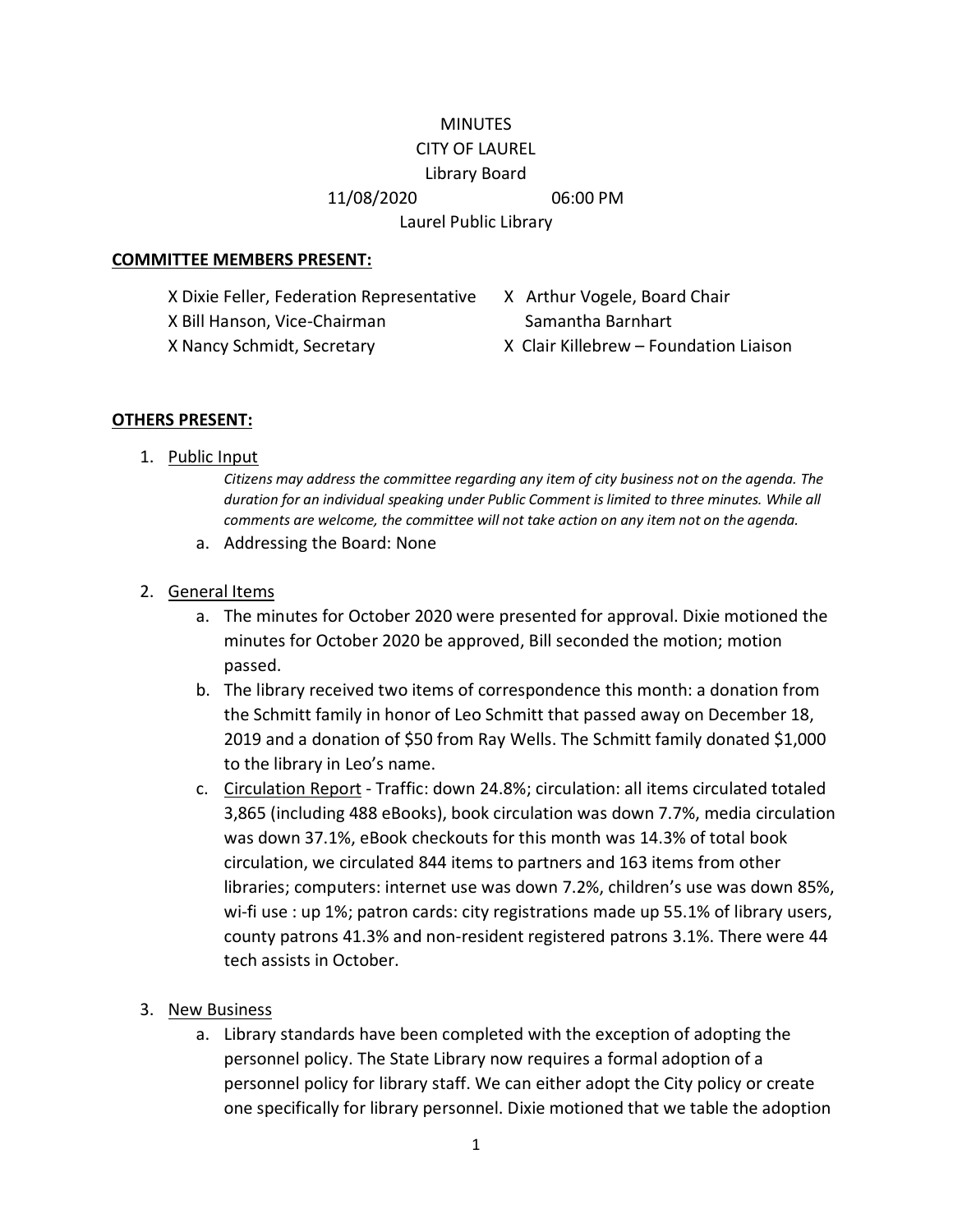of a personnel policy until library staff are officially part of the Union Local 316 and we adopt their policy. Bill seconded the motion; motion passed.

- b. The Library Use Policy was revise to include the cost of printing 3D items. Dixie motioned the revised policy be adopted by the Board of Trustees. Bill seconded the motion; motion passed.
- c. It is time for the annual statistics required by the State Library. We will add the costs of items spent out-of-pocket by staff and trustees, amounts spent from the Foundation, and costs of donated items from patrons such as books or other materials.
- d. The Montana State Library has put funds toward providing technology supplies to public libraries. We have been provided with 8 hotspots (3 Verizon & 5 T-Mobile) with data plans included, 4 iPads, and 2 HP Pros. All of these items will be cataloged and allowed to circulate to patrons just like our regular materials.
- e. Bethany has reached out to Nancy about having the Board Chair approve the Director's timesheets. Arthur has agreed to the timesheets with the understanding that technology needed to approve the timesheets needs to come out of the City funding since they are requiring the Chair's approval. Arthur has stated that the library does not have the funds to pay for any new technology for him to use.

# 4. Old Business

- a. The library was closed for deep cleaning after the book sale November  $2^{nd} 7^{th}$ , 2020. Library staff spend much of their time disinfecting all surfaces in the library, shampooing the carpeting, cleaning and hanging historic pictures, and cleaning returned books. We used an extension ladder to clean the tops of the cross beams, remove the quilts, and hand the pictures. The library not only looks cleaner, but also brighter and smells better.
- b. The book sale was very successful for us. The final amount received was \$4,162.36. We had generous donations provided by Mary Kasner, Ray Wells, Mary Kay Kimmet, the Miranda Fenner Foundation, and Kate Morton. Thank you letters will be sent out to each of them for their donations.
- c. Under Foundation business, we have over \$8,000 in the account. We used some of these funds to pay for the community table that was requested by Mary Freund. It was suggested that a plaque be put on the table to express that it is a memorial in Margaret Freund's honor. Dixie suggested something that could be placed upon the table but moved if the full surface area was needed.
- d. The Board vacancy hasn't been filled yet. When I asked about the status of the letter of interest from Clair Killebrew, I was told that I turned in the paperwork but there hasn't been any response. It sent an email to the Mayor asking about